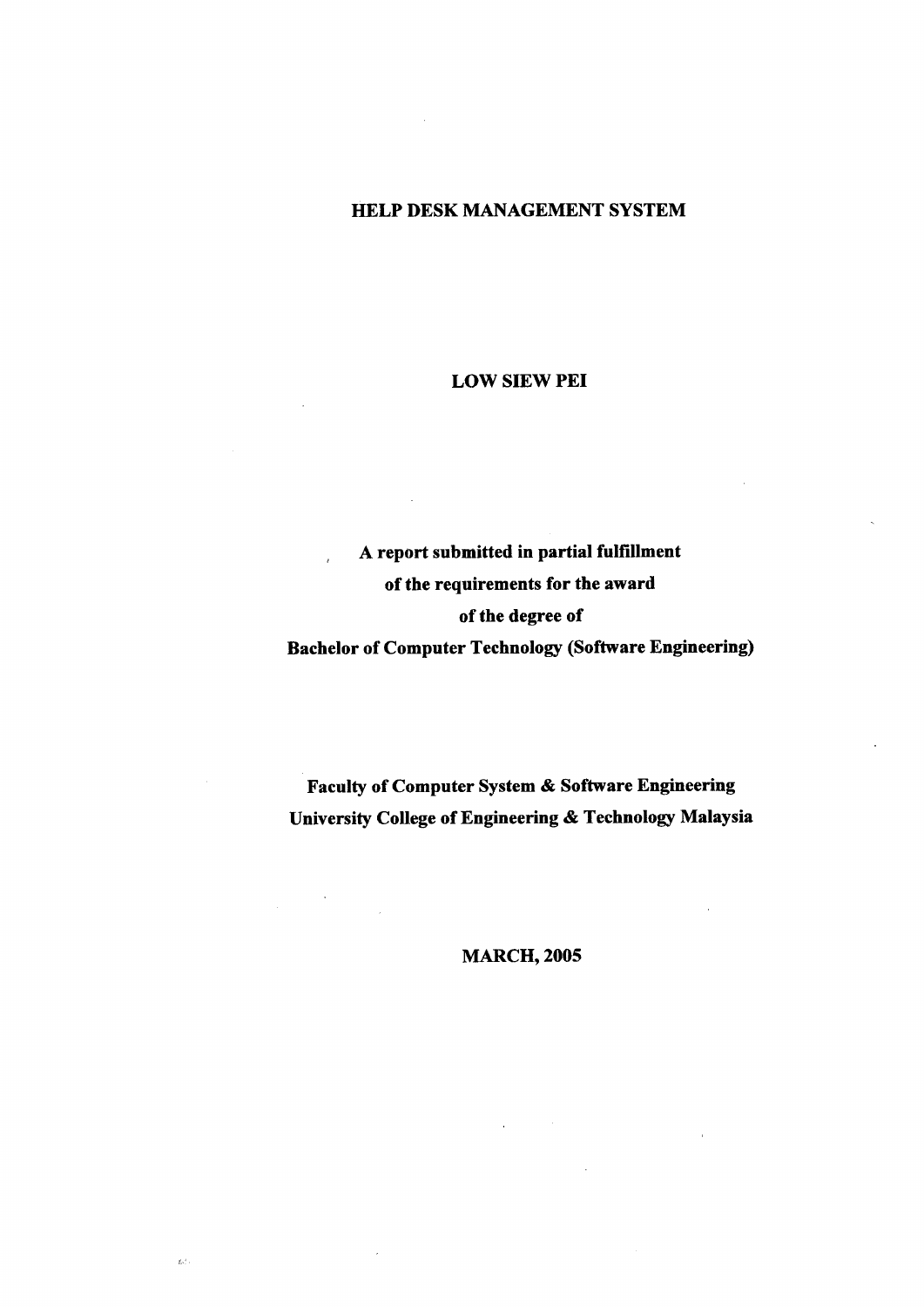#### **ABSTRACT**

Help Desk Management System is basically a central point where problems or issues are reported and consequently managed and coordinated. in other words, Help Desk Management System is a system for customers support center to find out and deal with the problems logged from the customers through phone calls or self service portal. An effective Help Desk can fulfill customers' needs in providing them the proper solution to solve their problems in a short period of time. The Help Desk Management System that I developed for my project is the Performance Analysis Module of Ardent Helpluz. For the time being, Ardent Helpluz is lack of Performance Analysis Module. Employer is not able to generate any analysis to find out the performance of his company. Therefore, employer could not identify the cause of loss and profit in order to improve the productivity of the company. Hence, Performance Analysis Module plays an important role in a Help Desk Management System. With the development of Performance Analysis Module in Ardent Helpluz, Ardent Helpluz can be enhanced to a more reliable Help Desk Management System.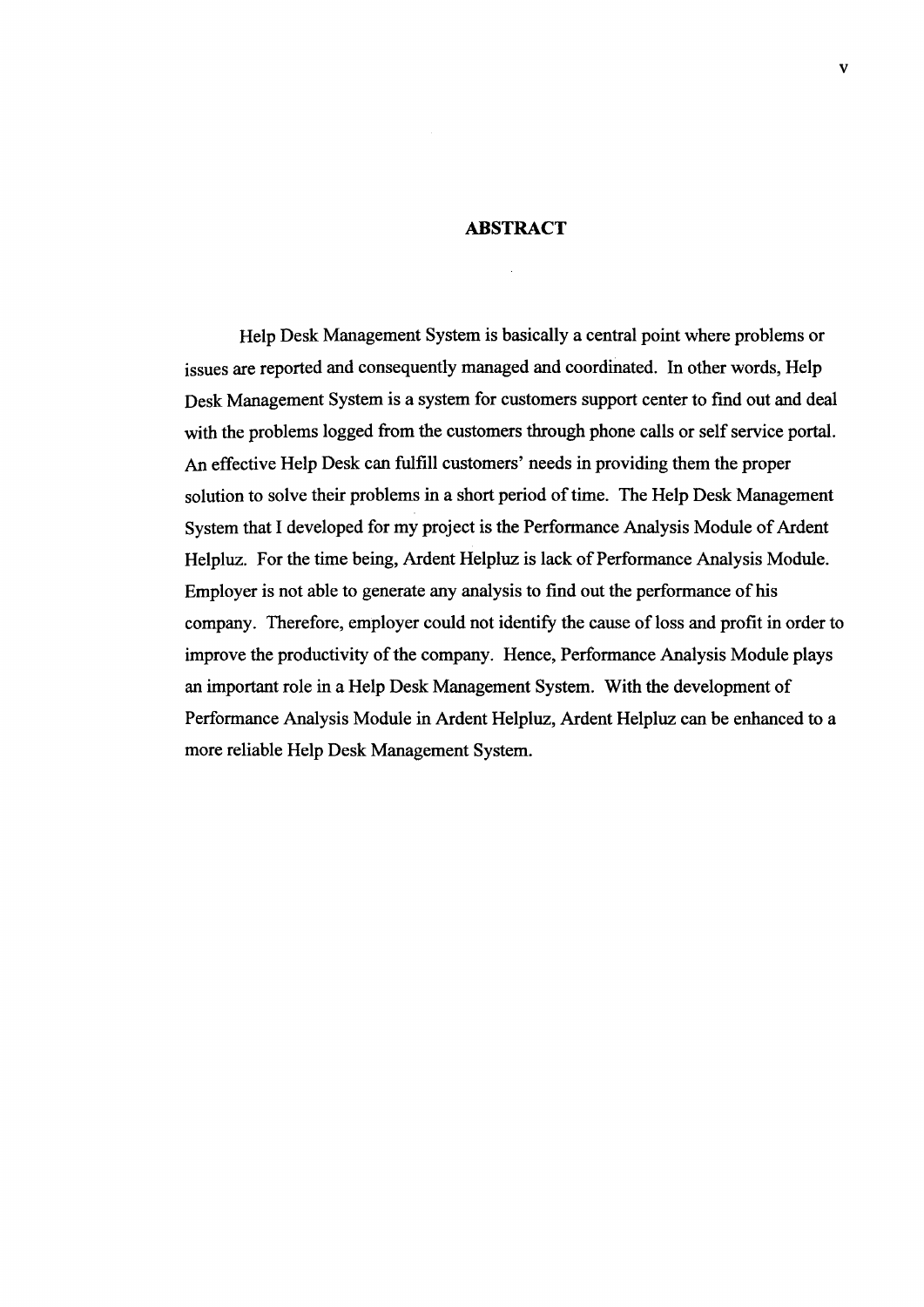#### **ABSTRAK**

"Help Desk Management System" adalah satu pusat di mana segala masalah atau isu akan dilaporkan dan akhirnya dikaji dan diselesaikan. Dengan perkataan lain, "Help Desk Management System" adalah sistem yang khas untuk pusat perkhidmatan pelanggan untuk mendapat dan menyelesaikan masalah yang dilaporkan oleh pelanggan melalui telefon atau "self service portal". "Help Desk Management System" yang efektif akan memenuhi keperluan pelanggan dengan membekalkan jalan penyelesaian yang betul untuk menyelesaikan masalah mereka dalam masa yang singkat. "Help Desk Management System" yang saya bangunkan sebagai projek saya ialah "Performance Analysis Module" yang diintegrasi dalam "Ardent Helpluz". Sementara ini, "Ardent Helpluz" kekurangan "Performance Analysis Module". Maka, pihak pengurus tidak dapat menjalankan analisa ke atas pencapaian syarikatnya. Oleh itu, pihak pengurus tidak dapat mencari punca kerugian dan keuntungan syarikatnya supaya dapat meningkatkan produktiviti syarikat itu. "Performance Analysis Module" memainkan peranan yang penting dalam sesebuah "Help Desk Management System". Dengan adanya pembangunan "Performance Analysis Module", "Ardent Helpluz" dapat dipertingkatkan ke sebuah sistem yang efektif.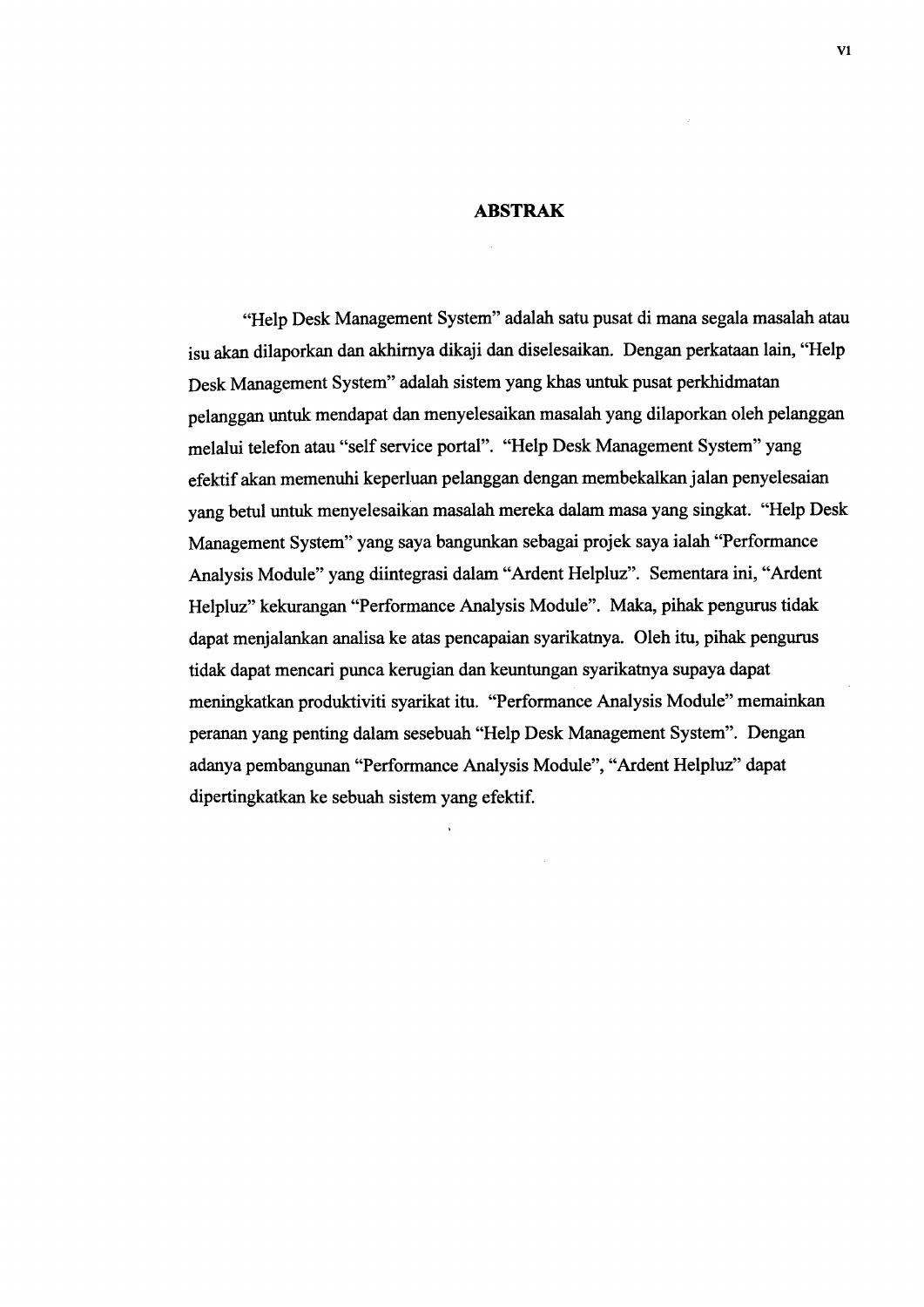# **TABLE OF CONTENTS**

| <b>CHAPTER</b> | <b>TITLE</b>                                             |                |  |
|----------------|----------------------------------------------------------|----------------|--|
|                | <b>DECLARATION</b>                                       | <b>ii</b>      |  |
|                | <b>DEDICATION</b>                                        | iii            |  |
|                | <b>ACKNOWLEDGEMENT</b>                                   | iv             |  |
|                | <b>ABSTRACT</b>                                          | V              |  |
|                | <b>ABSTRAK</b>                                           | vi             |  |
|                | <b>TABLE OF CONTENTS</b>                                 | vii            |  |
|                | <b>LIST OF TABLES</b>                                    | $\mathbf x$    |  |
|                | <b>LIST OF FIGURES</b>                                   | xi             |  |
|                | <b>LIST OF ACRONYMS</b>                                  | xii            |  |
|                | <b>LIST OF APPENDICES</b>                                | xiii           |  |
| $\mathbf{1}$   | <b>INTRODUCTION</b>                                      |                |  |
|                | Introduction<br>1.1                                      | 1              |  |
|                | 1.2<br>What is Help Desk Management System?              | 1              |  |
|                | Performance Analysis Module<br>1.2.1                     | $\overline{2}$ |  |
|                | <b>Problem Statement</b><br>1.3                          | $\overline{2}$ |  |
|                | Objectives<br>1.4                                        | 3              |  |
|                | 1.5<br>Scopes                                            | 3              |  |
| $\overline{2}$ | <b>LITERATURE REVIEW</b>                                 | 5              |  |
|                | 2.1<br>Problems Occurred in Today's Help Desk Management | 5              |  |
|                | System                                                   |                |  |

 $\mathcal{A}^{\mathcal{A}}$ 

 $\sim 10^{-1}$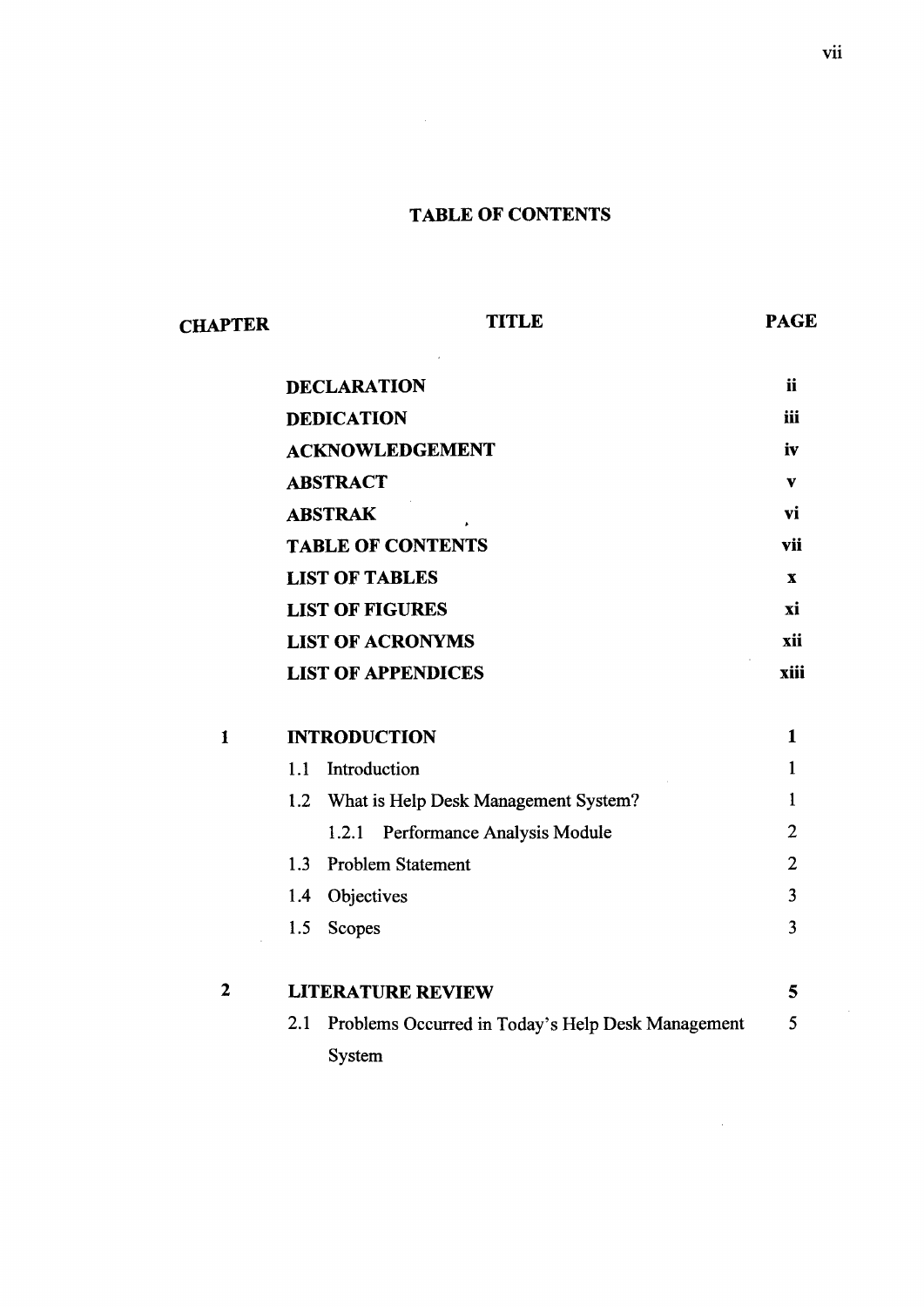|   |     | 2.1.1 |                     | <b>Staff Support Center</b>                  | 6              |
|---|-----|-------|---------------------|----------------------------------------------|----------------|
|   |     | 2.1.2 |                     | Self-Service Portal                          | $\overline{7}$ |
|   | 2.2 |       |                     | The Complete Solution - Ardent Helpluz       |                |
|   |     | 2.2.1 | <b>Core Modules</b> |                                              | 8              |
|   |     |       | 2.2.1.1             | Core Module 1: Service Request               | 9              |
|   |     |       |                     | Management                                   |                |
|   |     |       |                     | 2.2.1.2 Core Module 2: Service Level         | 10             |
|   |     |       |                     | Management                                   |                |
|   |     |       | 2.2.1.3             | Core Module 3: Support Resource              | 10             |
|   |     |       |                     | Management                                   |                |
|   |     |       | 2.2.1.4             | Core Module 4: Management                    | 10             |
|   |     |       |                     | <b>Information and Reporting</b>             |                |
|   |     | 2.2.2 | <b>Key Features</b> |                                              | 11             |
|   |     | 2.2.3 |                     | Functionality of Performance Analysis Module | 12             |
|   |     |       | 2.2.3.1             | <b>Engineer Performance Analysis</b>         | 12             |
|   |     |       | 2.2.3.2             | <b>Product Quality Analysis</b>              | 12             |
|   |     |       | 2.2.3.3             | <b>Fast and Accurate Reporting</b>           | 13             |
|   |     |       | 2.2.3.4             | Early Warning System                         | 13             |
|   |     |       | 2.2.3.5             | <b>Resource Allocation/Relocation</b>        | 13             |
|   |     |       | 2.2.3.6             | Root Cause Analysis (RCA)                    | 13             |
|   |     |       | 2.2.3.7             | <b>Product MTBF Analysis</b>                 | 14             |
|   |     | 2.2.4 |                     | The Programming Language and Database        | 15             |
|   |     |       | <b>Used</b>         |                                              |                |
| 3 |     |       | <b>METHODOLOGY</b>  |                                              | 16             |
|   |     |       |                     |                                              |                |

|                  |                                         | -- |
|------------------|-----------------------------------------|----|
| 3.1 Introduction |                                         | 16 |
|                  | 3.2 Software Process                    | 16 |
| 3.2.1            | System Analysis – Requirements Planning | 18 |
| 3.2.2            | System Design – User Design             | 19 |
| 3.2.3            | System Development – Construction       | 22 |
| 3.2.4            | <b>System Testing - Construction</b>    | 25 |
|                  |                                         |    |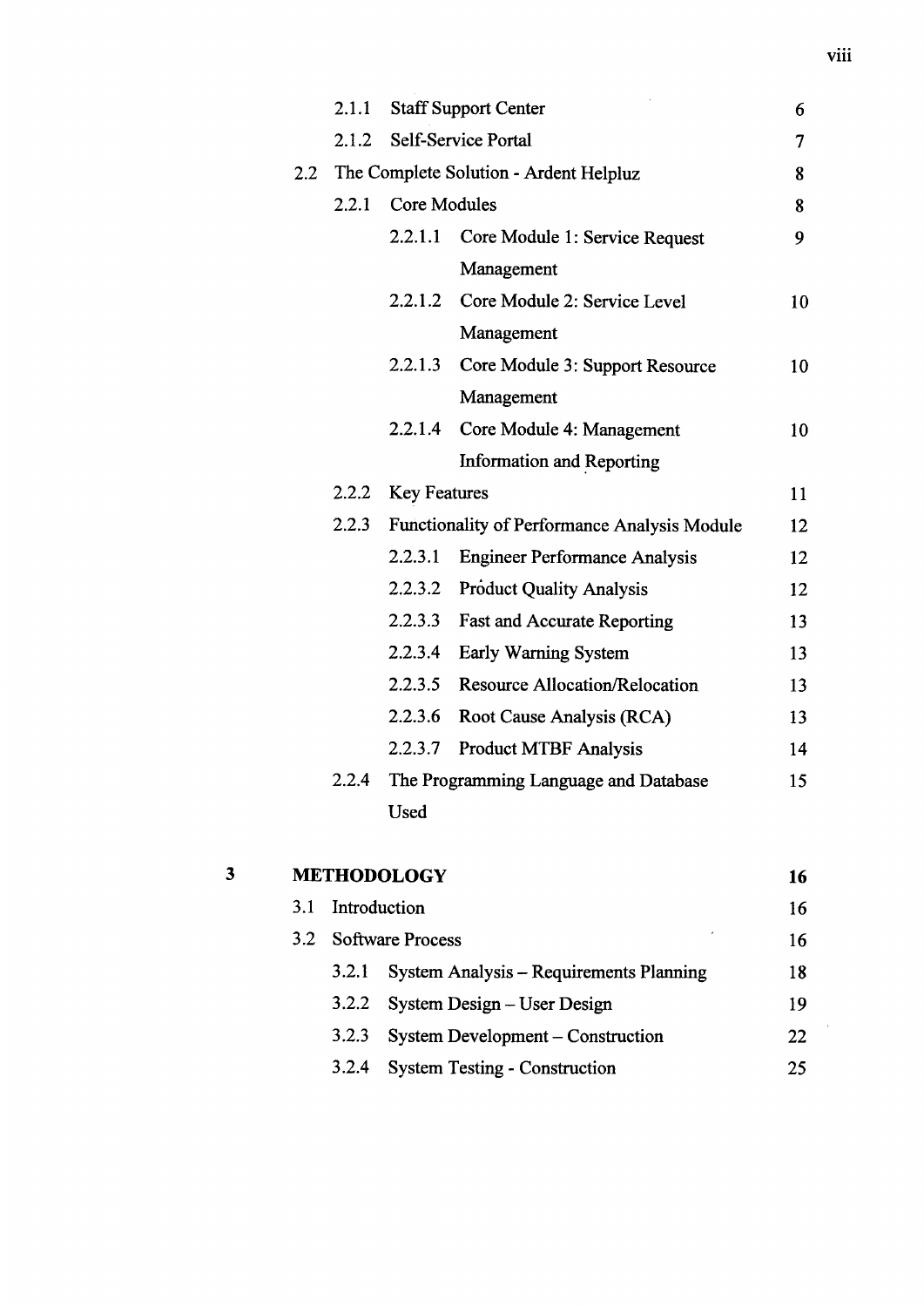|                   |                   | 3.3 Software and Hardware       | 26        |
|-------------------|-------------------|---------------------------------|-----------|
| 4                 |                   | <b>RESULT AND DISCUSSION</b>    | 27        |
|                   |                   | 4.1 Output Analysis             | 27        |
|                   |                   | 4.2 Output Software Deliverable | 28        |
|                   |                   | 4.3 Constraints                 | 30        |
|                   |                   | 4.4 Recommendations             | 31        |
| 5                 | <b>CONCLUSION</b> |                                 | 33        |
| <b>REFERENCES</b> |                   |                                 | 35        |
| Appendices A - I  |                   |                                 | $36 - 78$ |
|                   |                   |                                 |           |

 $\mathcal{L}^{\text{max}}_{\text{max}}$  ,  $\mathcal{L}^{\text{max}}_{\text{max}}$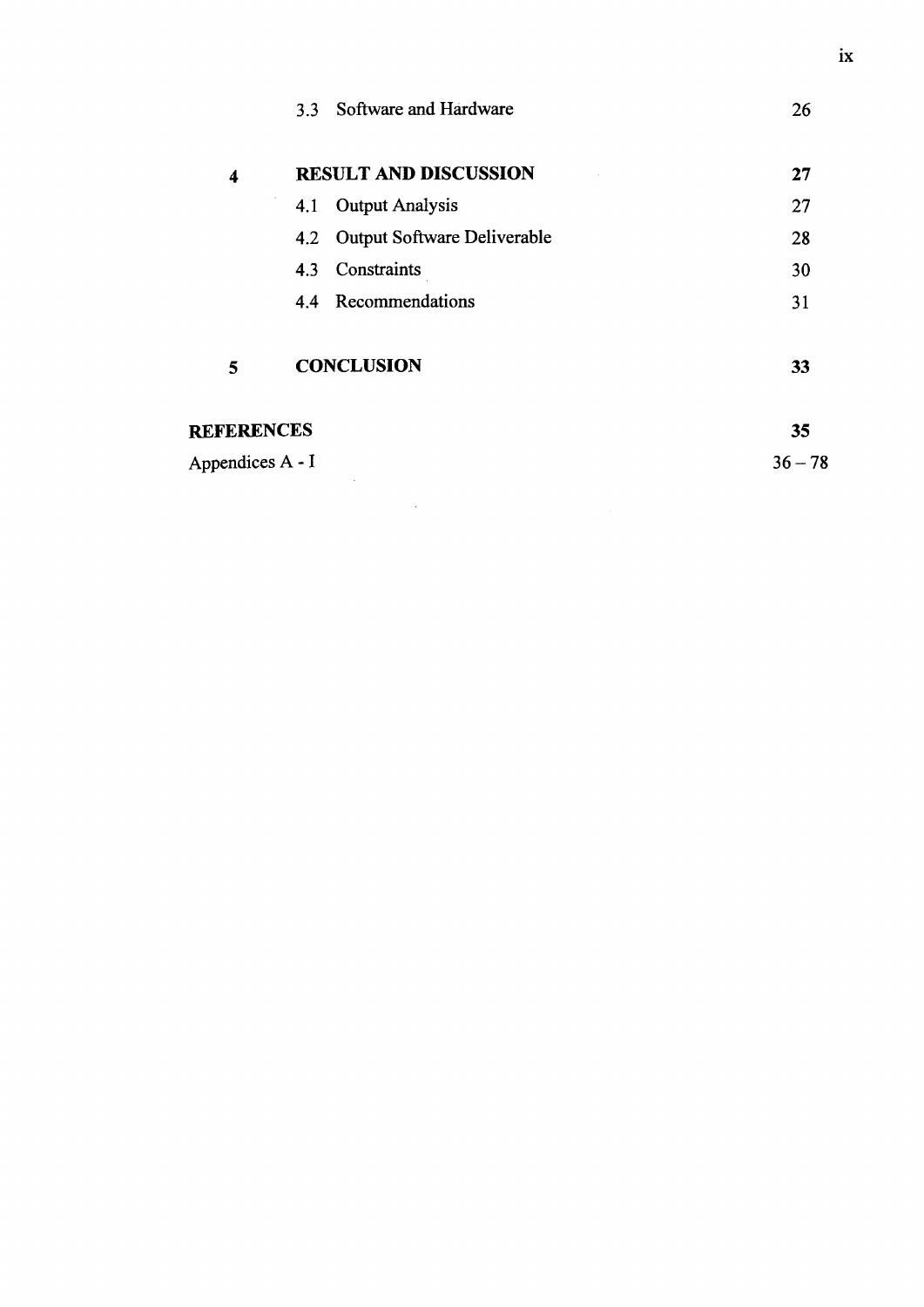# **LIST OF TABLES**

 $\sim 10^{-10}$ 

 $\mathcal{L}(\mathcal{A})$  and  $\mathcal{L}(\mathcal{A})$ 

 $\mathcal{L}^{\text{max}}_{\text{max}}$  ,  $\mathcal{L}^{\text{max}}_{\text{max}}$ 

| <b>TABLE NO.</b> | <b>TITLE</b>           | <b>PAGE</b> |
|------------------|------------------------|-------------|
| 3.1              | Software Specification | 26          |
| 3.2              | Hardware Specification | 26          |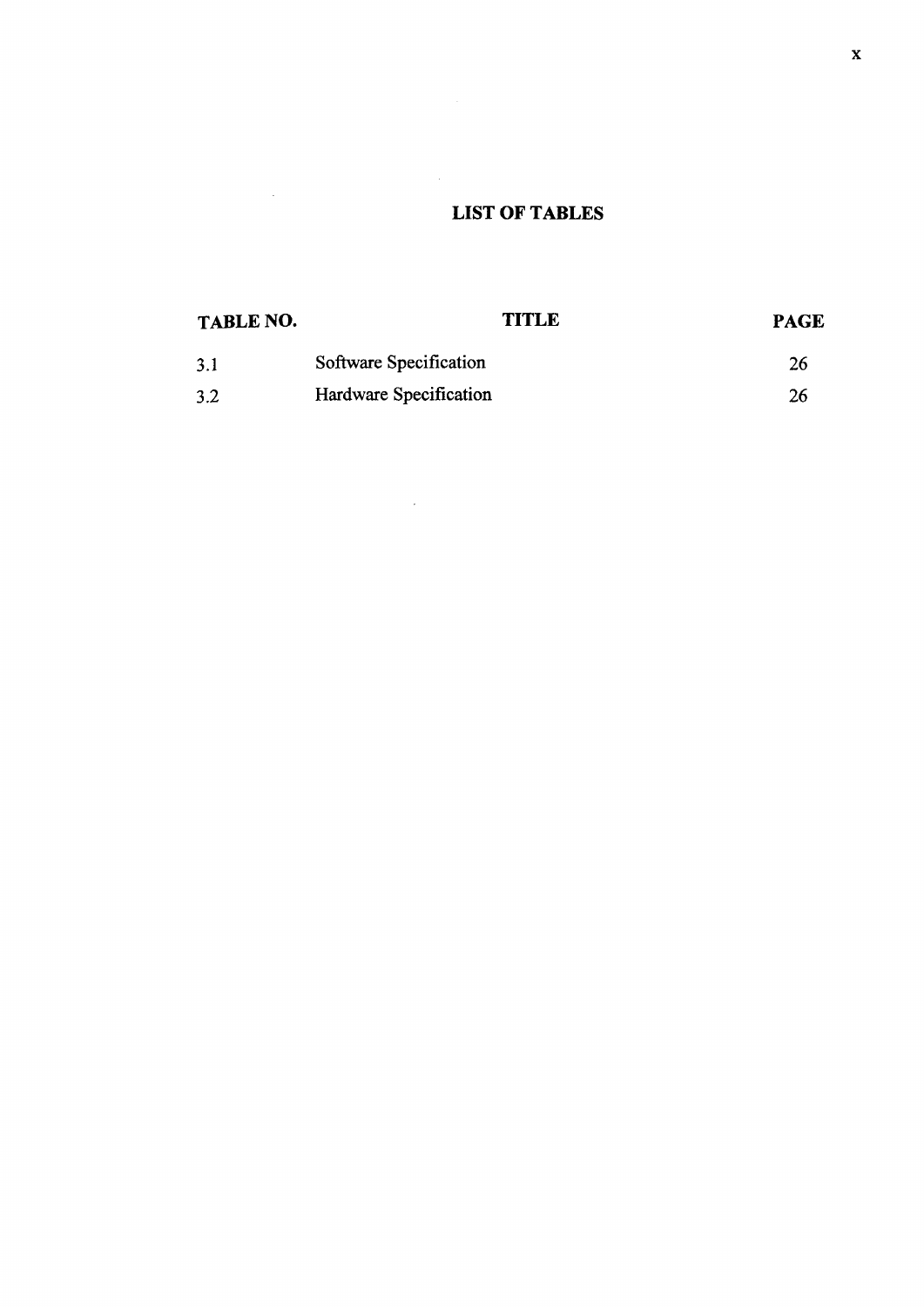# **LIST OF FIGURES**

 $\sim 10^{-1}$ 

| FIGURE NO. | <b>TITLE</b>                                | <b>PAGE</b> |
|------------|---------------------------------------------|-------------|
| 2.1        | Core Modules and Sub Module of Ardent       | 9           |
|            | Helpluz                                     |             |
| 3.1        | Implementation of RAD Model in Performance  | 18          |
|            | Analysis Module of Ardent Helpluz           |             |
| 3.2        | System Architecture Diagram of Performance  | 22          |
|            | <b>Analysis Module</b>                      |             |
| 3.3        | Flow of Activities during Development Phase | 24          |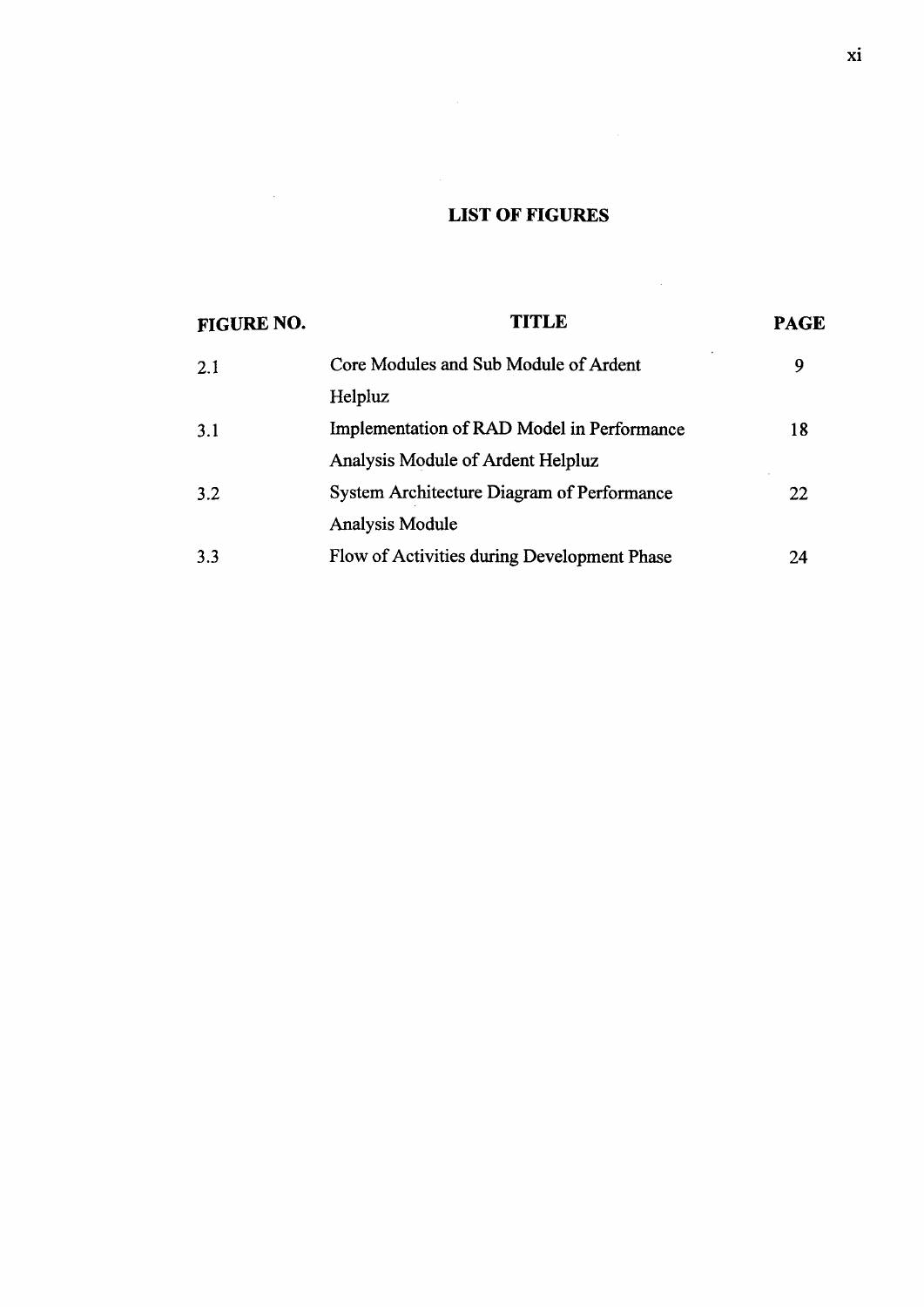# **LIST OF ACRONYMS**

 $\mathcal{L}^{\text{max}}_{\text{max}}$  and  $\mathcal{L}^{\text{max}}_{\text{max}}$ 

| <b>MTBF</b> | Mean Time Between Failures          |
|-------------|-------------------------------------|
| <b>SLAs</b> | <b>Service Level Agreements</b>     |
| IT          | <b>Information Technology</b>       |
| <b>SMS</b>  | <b>Short Message Sending</b>        |
| FAQ         | <b>Frequently Asked Question</b>    |
| <b>RCA</b>  | <b>Root Cause Analysis</b>          |
| <b>RAD</b>  | Rapid Application Development       |
| <b>SDLC</b> | System Development Life Cycle       |
| <b>UML</b>  | <b>Unified Modeling Language</b>    |
| PAM         | Performance Analysis Module         |
| J2EE        | Java 2 Platform, Enterprise Edition |
| J2SE        | Java 2 Platform, Standard Edition   |
| <b>GUI</b>  | Graphical User Interface            |
| <b>SRS</b>  | Software Requirement Specification  |
| SDD         | Software Design Document            |
| URL         | Uniform Resource Locators           |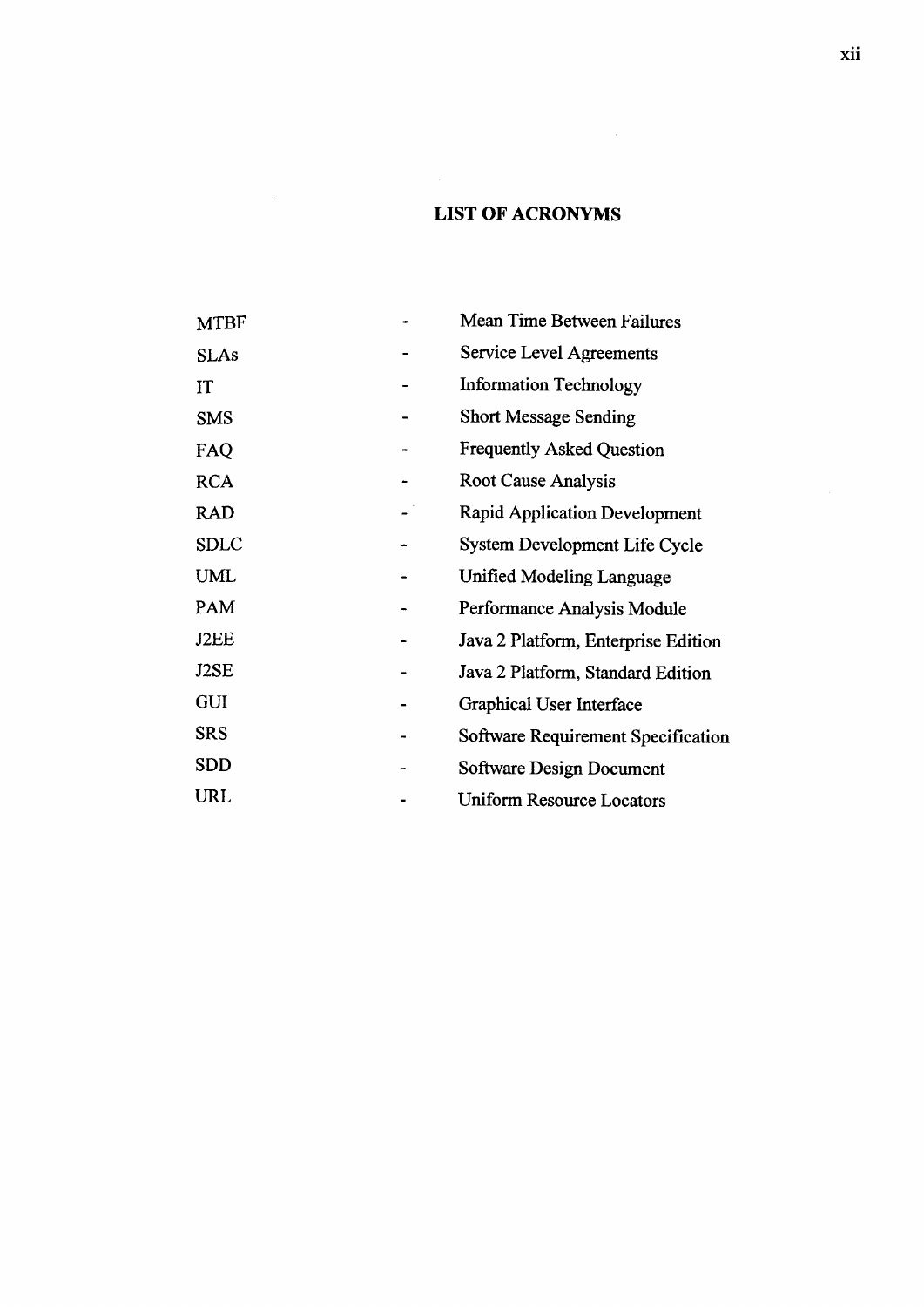## **LIST OF APPENDICES**

 $\label{eq:2} \frac{1}{2} \int_{\mathbb{R}^3} \left| \frac{d\mu}{d\mu} \right|^2 \, d\mu = \frac{1}{2} \int_{\mathbb{R}^3} \left| \frac{d\mu}{d\mu} \right|^2 \, d\mu = \frac{1}{2} \int_{\mathbb{R}^3} \left| \frac{d\mu}{d\mu} \right|^2 \, d\mu.$ 

 $\mathcal{L}_{\text{max}}$  ,  $\mathcal{L}_{\text{max}}$ 

| <b>APPENDIX</b>         | <b>TITLE</b>                                  | <b>PAGE</b> |
|-------------------------|-----------------------------------------------|-------------|
| A                       | System Interface                              | 36          |
| B                       | <b>Testing Result</b>                         | 48          |
| $\overline{\mathsf{C}}$ | <b>Gantt Chart</b>                            | 52          |
| D                       | <b>User Manual</b>                            | 55          |
| E                       | Use Case Diagram                              | 73          |
| F                       | Sequence Diagram                              | 74          |
| Ġ                       | Class Diagram                                 | 75          |
| H                       | Pseudocode                                    | 76          |
| I                       | Table of Interaction for Performance Analysis | 78          |
|                         | Module                                        |             |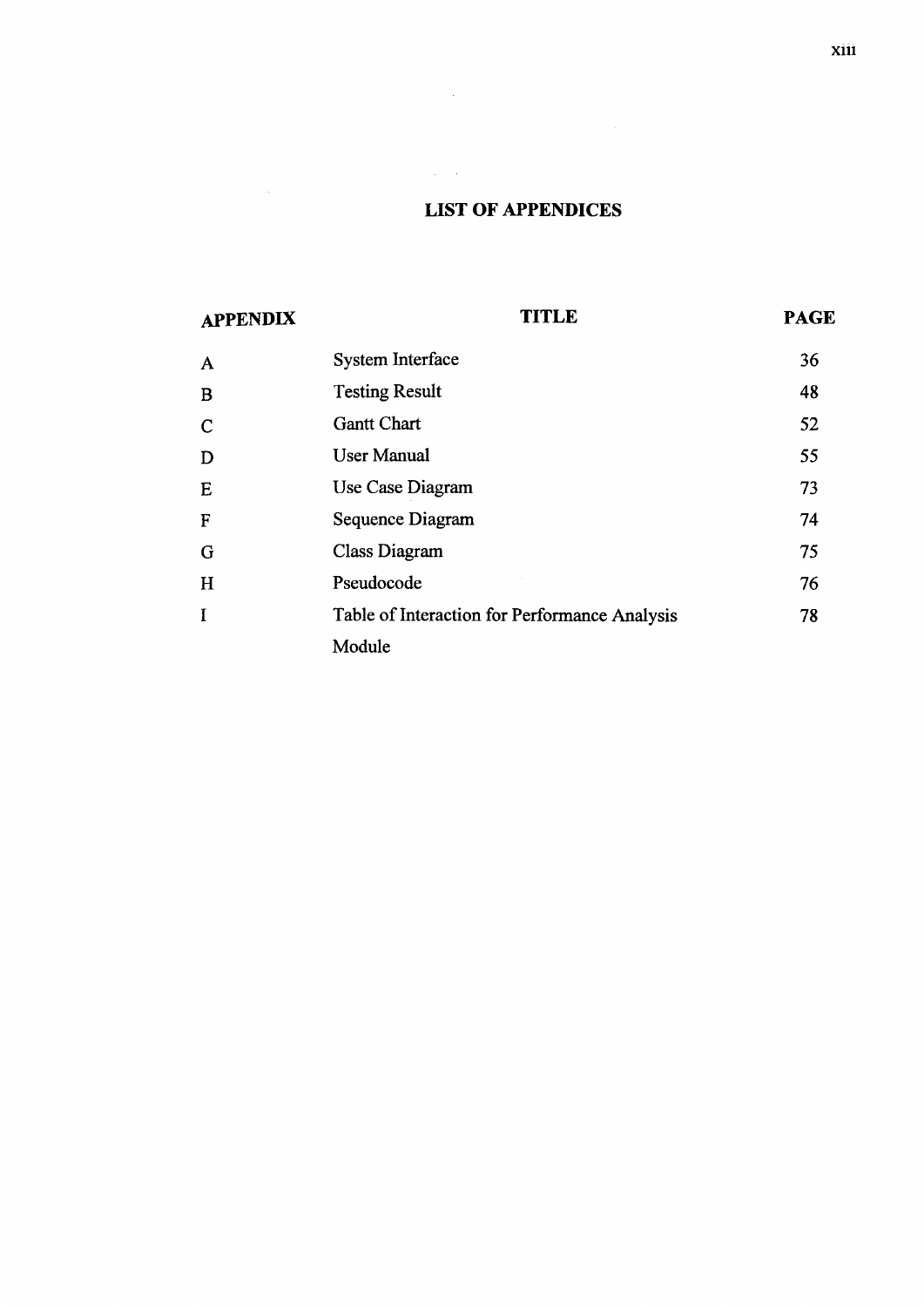## **CHAPTER 1**

## **INTRODUCTION**

#### **1.1 Introduction**

This thesis is about Ardent Helpluz (a Help Desk Management System) and its Performance Analysis Module which acts as an additional benefit for both the clients (companies that use Help Desk) and also the customers (users who bought products from the companies mentioned before this). In order to let more people understand about the importance of Help Desk Management System in today's business and service, this thesis is produced to explain more detailed on it. Before Help Desk Management System is developed, people tend to go to the service center or the shop where the product is bought to get the problem fixed. Most of the time, even the shopkeeper cannot find out or fix the problem immediately, therefore, the customer is asked to leave the product there for a few days. What happen if the customer needs to use the product immediately? Hence, Help Desk is here to solve this problem.

# **1.2 What is Help Desk Management System?**

The Help Desk Management System is essentially a central point or support center through which problems or issues are reported and subsequently managed and coordinated. From a general or wider perspective, it is an integral part of the service function, responsible for bringing resources together to address a problem or other issue.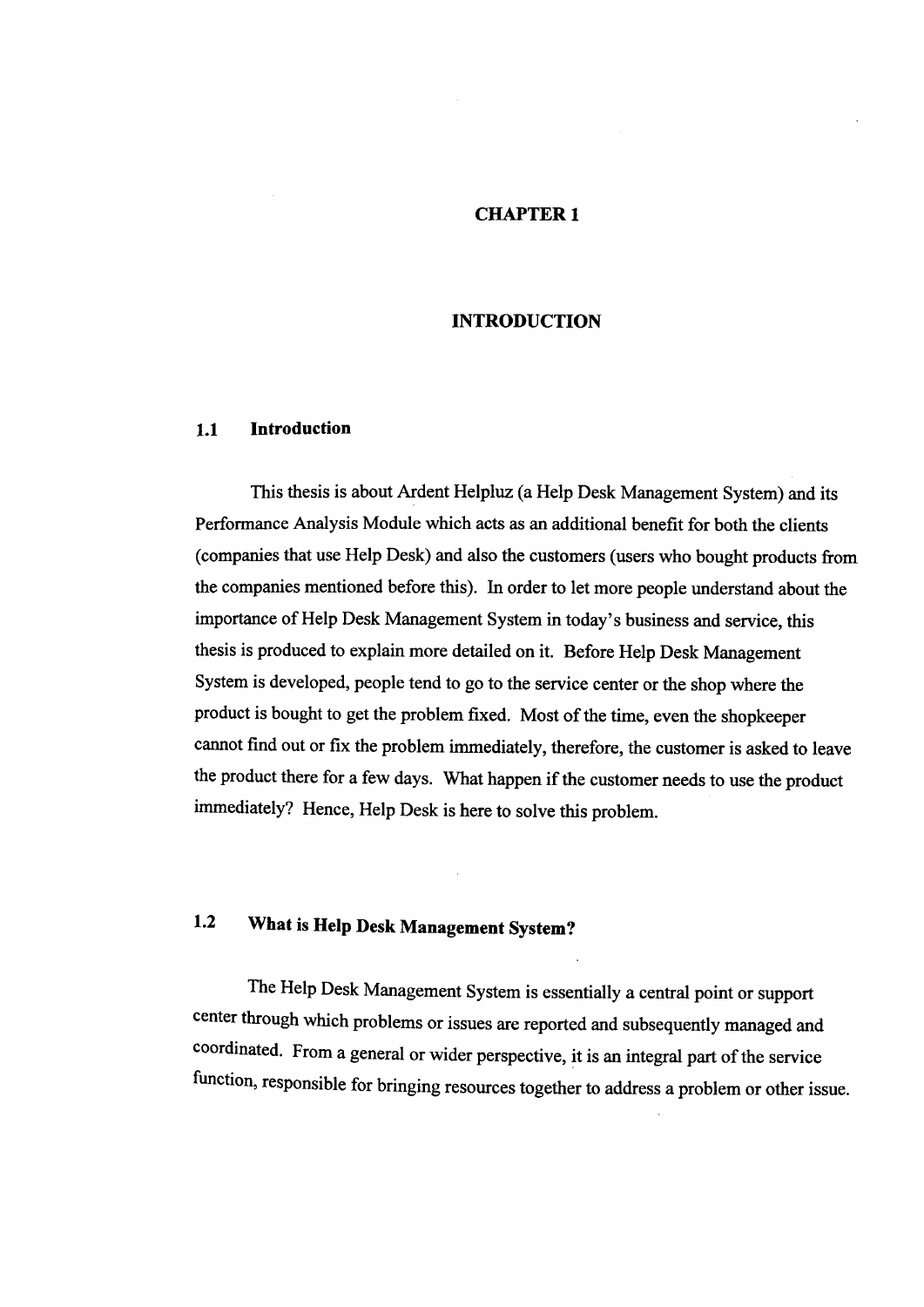Help Desk users can of course be internal or external, making the function potentially critical in terms of both the organization's smooth running and the quality of support offered to customers. The Help **Desk** Management System that is being studied about and developed as a project is called Ardent Helpluz and its Performance Analysis Module.

#### **1.2.1 Performance Analysis Module**

Performance Analysis Module of Ardent Helpluz is a powerful and helpful subsystem which provides engineer performance analysis, product quality analysis, fast and accurate reporting, system early warning, resource allocation or relocation analysis, root cause analysis, and product Mean Time Between Failures (MTBF). Performance analysis plays an important role in identifying the value of a Help Desk Management System. Inefficiencies in support center performance slow down problem resolution, which adds to the cost of technical support and compounds costs associated with lost productivity resulting from unresolved technical issues. The greatest predictors of successful support center performance are the delivery of high-quality, cost-efficient, and timely problem resolution Help **Desk** Management System. Inefficient support centers that are failed to meet Service Level Agreements (SLAs), will only frustrate end users, and demoralize Help Desk staff and management.

## **1.3 Problem Statement**

In the meantime, Ardent Helpluz is lack of Performance Analysis Module. Employer is not able to generate any analysis to find out the performance of his company based on the functionalities mentioned above. For example, by generating engineers' performance report, the performance of the engineers in solving the problems can be evaluated. Employer gets to know who are the ones who can perform by looking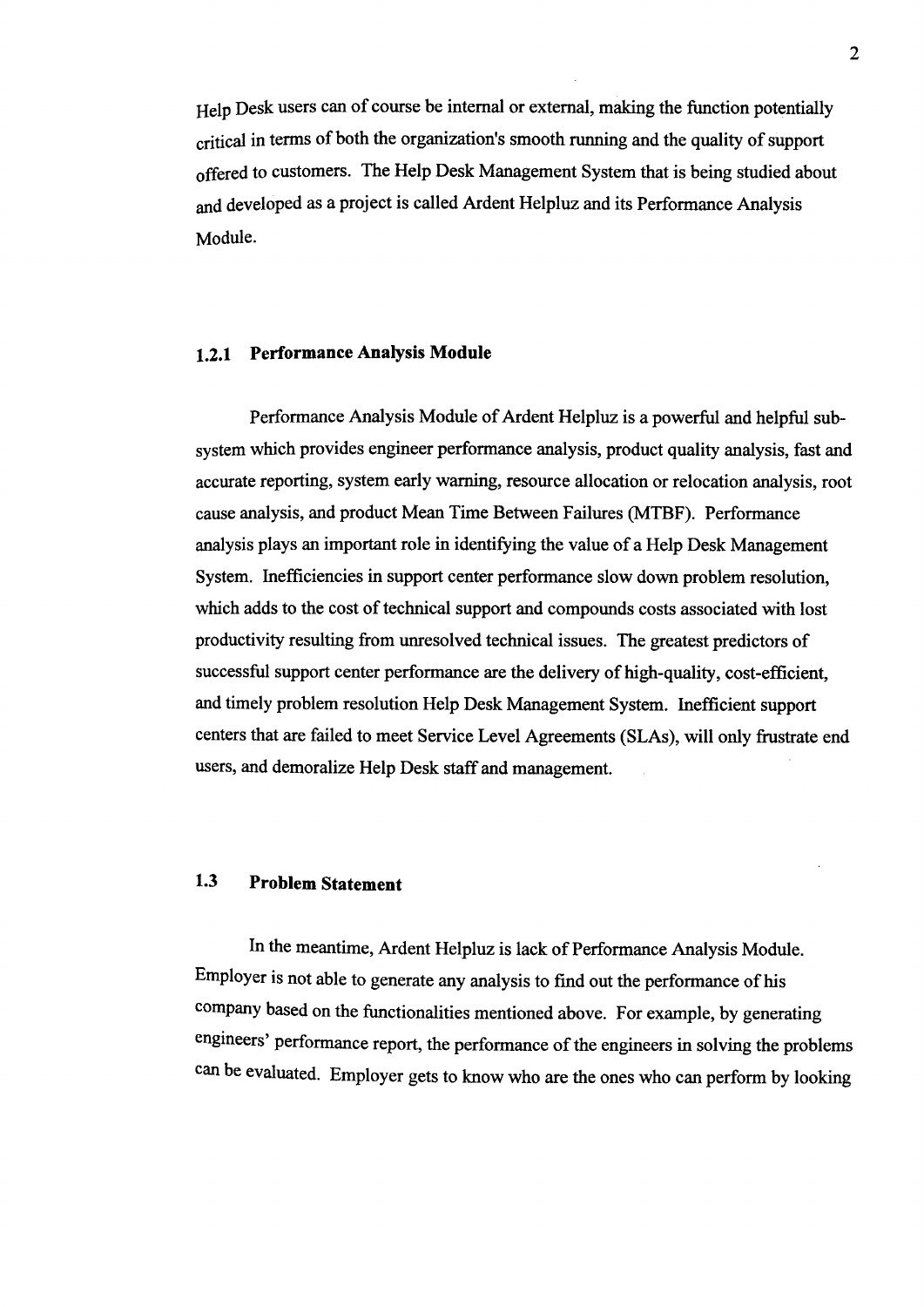at how long he takes to solve the problem and who are the ones who are actually working by looking at how many work he is handling. By doing so, Employee can decide whether he should continue employ those engineers.

## **1.4 Objectives**

The objectives of this project are:

- (i) To enhance the functionality of the Ardent Helpluz by developing the Performance Analysis Module in it.
- (ii) To be able to generate and customize reports in .txt file according to the functionality provided in the Performance Analysis Module.
- (iii) To ease the work of employers and managers in terms of lessening their time taken to produce report.

#### **1.5 Scopes**

Ardent Helpluz is a web-based application, meaning that the Performance Analysis Module will also be developed as web-based application. This application is using Java language for development. This system is interacting with database through MySQL. The Performance Analysis Module is to provide an array of information for customer support and service managers to ensure performance and customer satisfaction. The Performance Analysis Module allows users to have highly customized reports that cater for their entire reporting needs. In order to produce a successful Performance Analysis Module, it is necessary to study about the whole Help Desk Management System. The scopes of this project are:

(i) To create the interfaces of the Performance Analysis Module.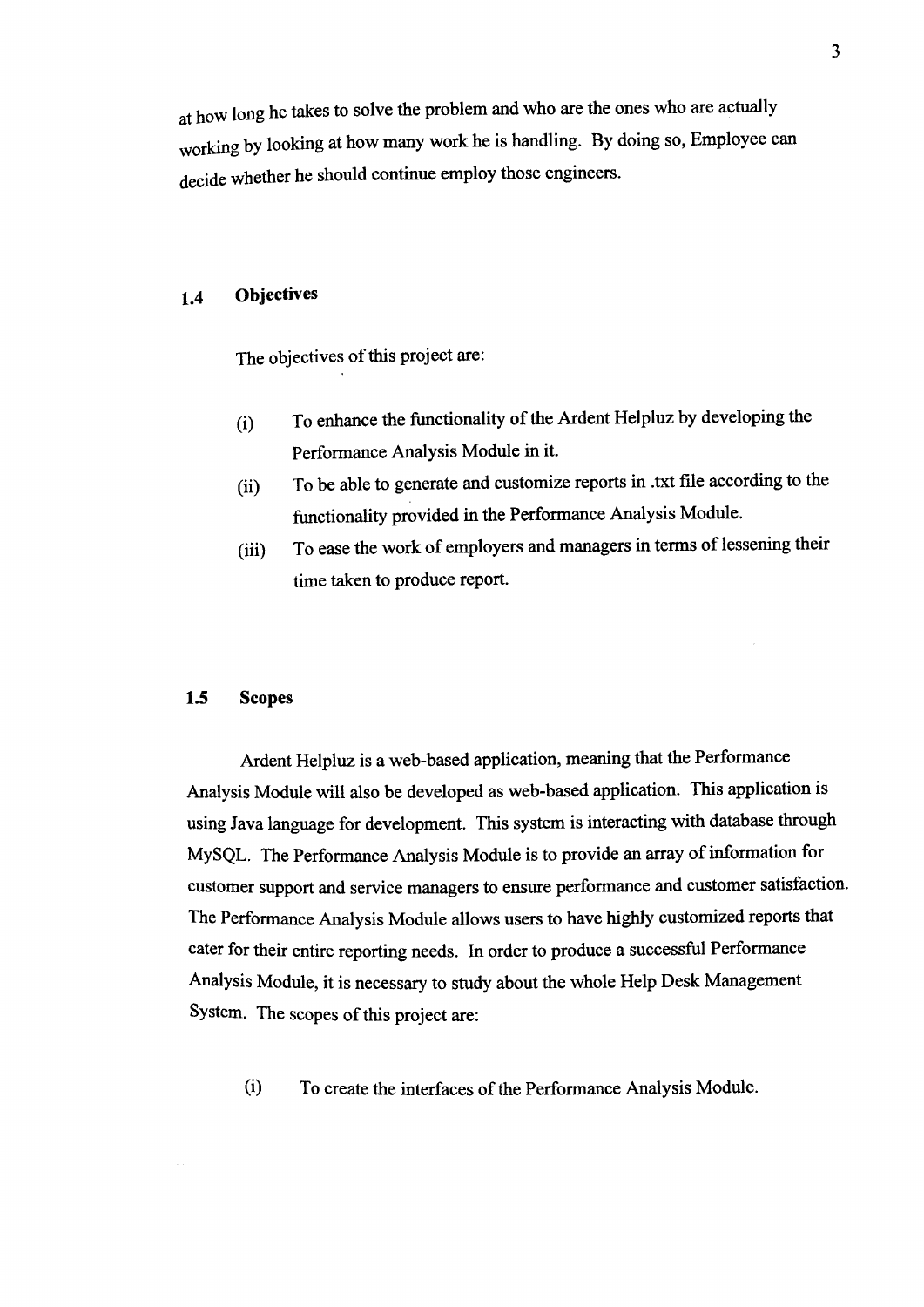- (ii) To interact the interfaces with the existing database of the Ardent Helpluz.
- (iii) To generate reports of performance analysis according to the functionality provided in the Performance Analysis Module.
- (iv) This system is using Windows platform.
- (v) This system is a web-based application.
- (vi) This system can be used by both the clients (companies that use Help Desk to manage their customer services) and also the customers (users who bought products from the companies as mentioned).
- (vii) Tool used for create interfaces is Macromedia Dreamweaver MX.

 $\mathcal{A}^{\mathcal{A}}$ 

(viii) Tools used for coding are TextPad and JCreator.

 $\hat{\boldsymbol{\beta}}$ 

(ix) Tools used for database are MySQL and WinSQL.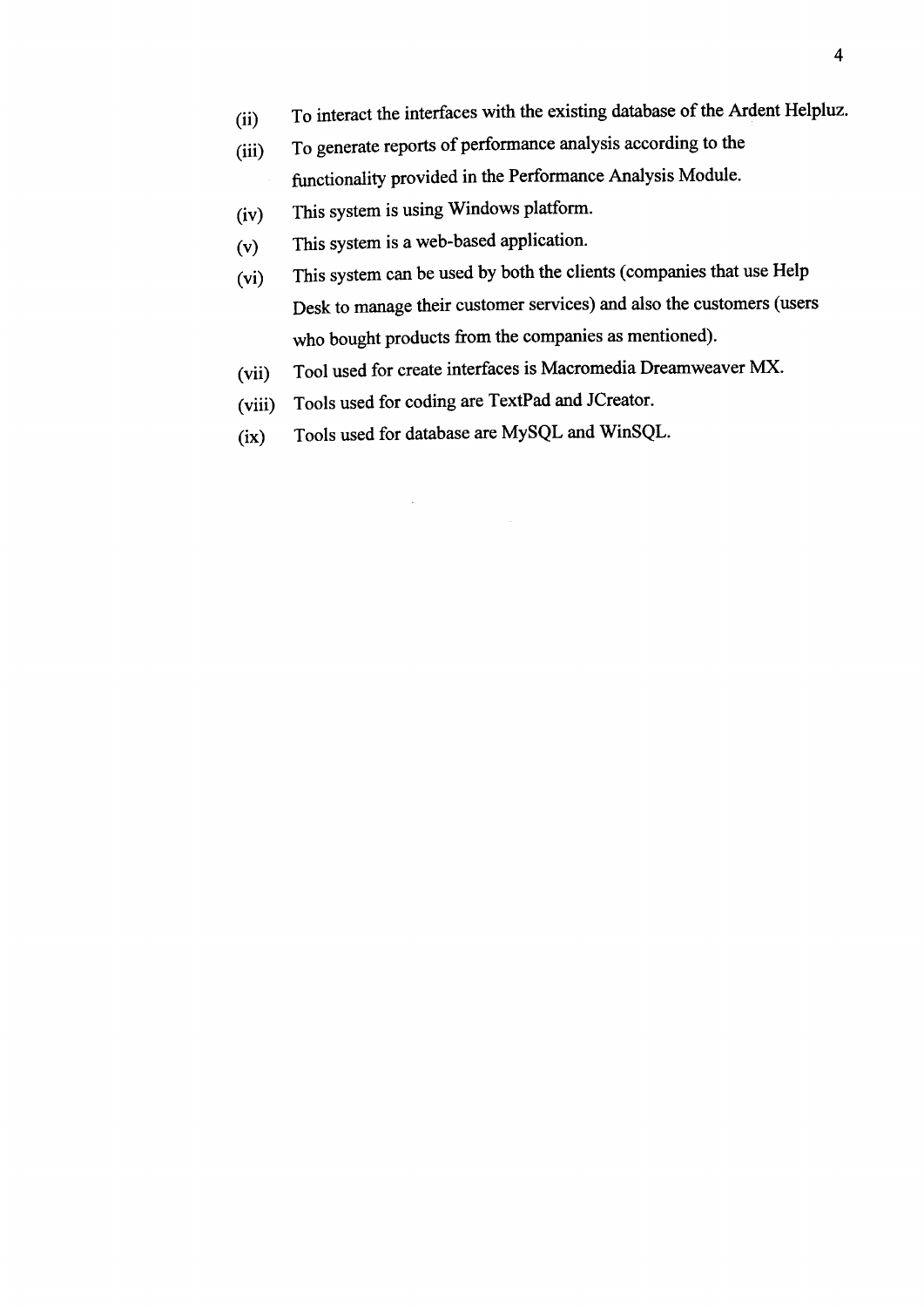## **CHAPTER** <sup>2</sup>

#### **LITERATURE REVIEW**

#### **2.1 Problems Occurred in Today's Help Desk Management System**

Providing cost-effective information technology (IT) support in today's rapidly changing computing environments is a challenging, frequently frustrating, and sometimes seemingly impossible task. According to *Right Answers' ,* today's organizations have implemented two types of support for end-user: staff support center and self-service portal.

(i) Staff Support Center

This group consists of technical professionals who are available by phone or by email to resolve users' problems. The staff members are increasingly equipped with real-time collaboration tools that improve efficiency but still require a one-to-one relationship between a support analyst and each problem presented.

(ii) Self-Service Portal

This portal provides tools that allow users to troubleshoot, diagnose, and fix their own technology problems. Organizations will often implement a self-service portal to augment support-hour availability, provide a means

<sup>&#</sup>x27;Right Answers (The Knowledge-Pak Company), "improving Help Desk Performance with the Knowledge-Enabled Support Center.", pp. 1 - 8.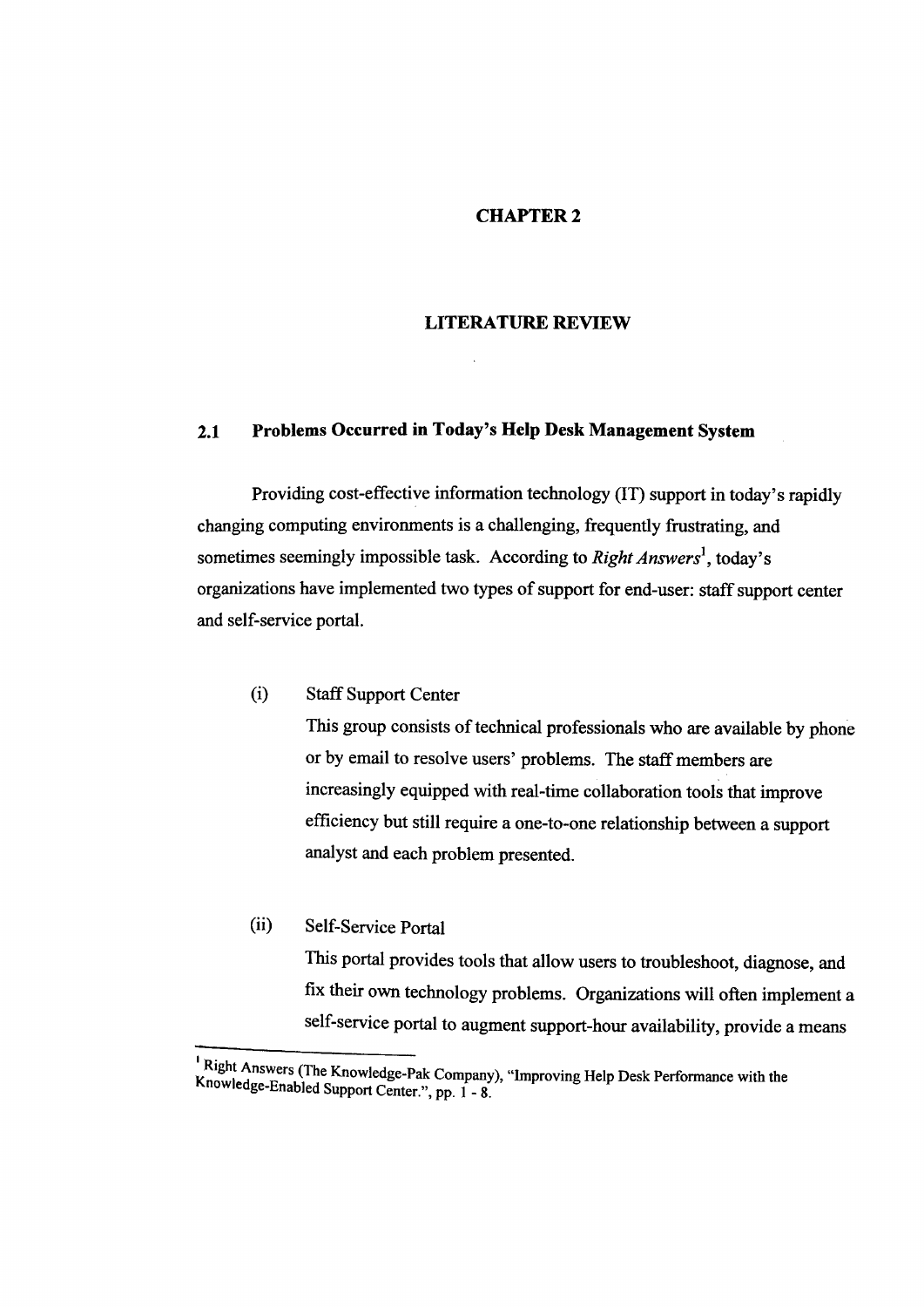to open tickets when the support center may not be staffed, or let end users check the status of previously opened tickets.

# **2.1.1 Staff Support Center**

Staff support center is a typical support center operates on a call center model. Inbound requests (tickets) are received from users, and Tier-1 agents attempt to resolve the issues or pass them along to an expert (Tier-2 or Tier-3) for additional diagnosis and eventual resolution. The support center is usually responsible for capturing the end-user and problem information into a ticket in a system that tracks all resolution efforts and centrally manages the information. Sometimes questions are quickly resolved at the Tier-I level. Very often, they are not. Consider a typical help desk call:

- (i) A caller states a problem. The Tier-i agent asks diagnostic questions based on that agent's knowledge and begins to formulate possible solutions.
- (ii) If a solution is not immediately apparent, the Tier-1 agent will attempt to duplicate the issue on his or her computer and devise a solution while the caller is on the phone.
- (iii) If the Tier-i agent is unable to resolve the issue, he or she will consult associates (if any are available), again while the caller is on the phone.
- (iv) If this consultation does not result in a solution, the Tier-1 agent may search the Internet. The results of such a search are unpredictable, and there is no way to assure that the information found there is accurate. Again, this process occurs while the caller is on the phone.
- (v) If at this point the problem is still not resolved, the call escalates to Tier-2.

End users can be impatient and are easily frustrated. Before a caller even reaches a Tier-1 agent, he or she has often had a lengthy wait on the phone because all the agents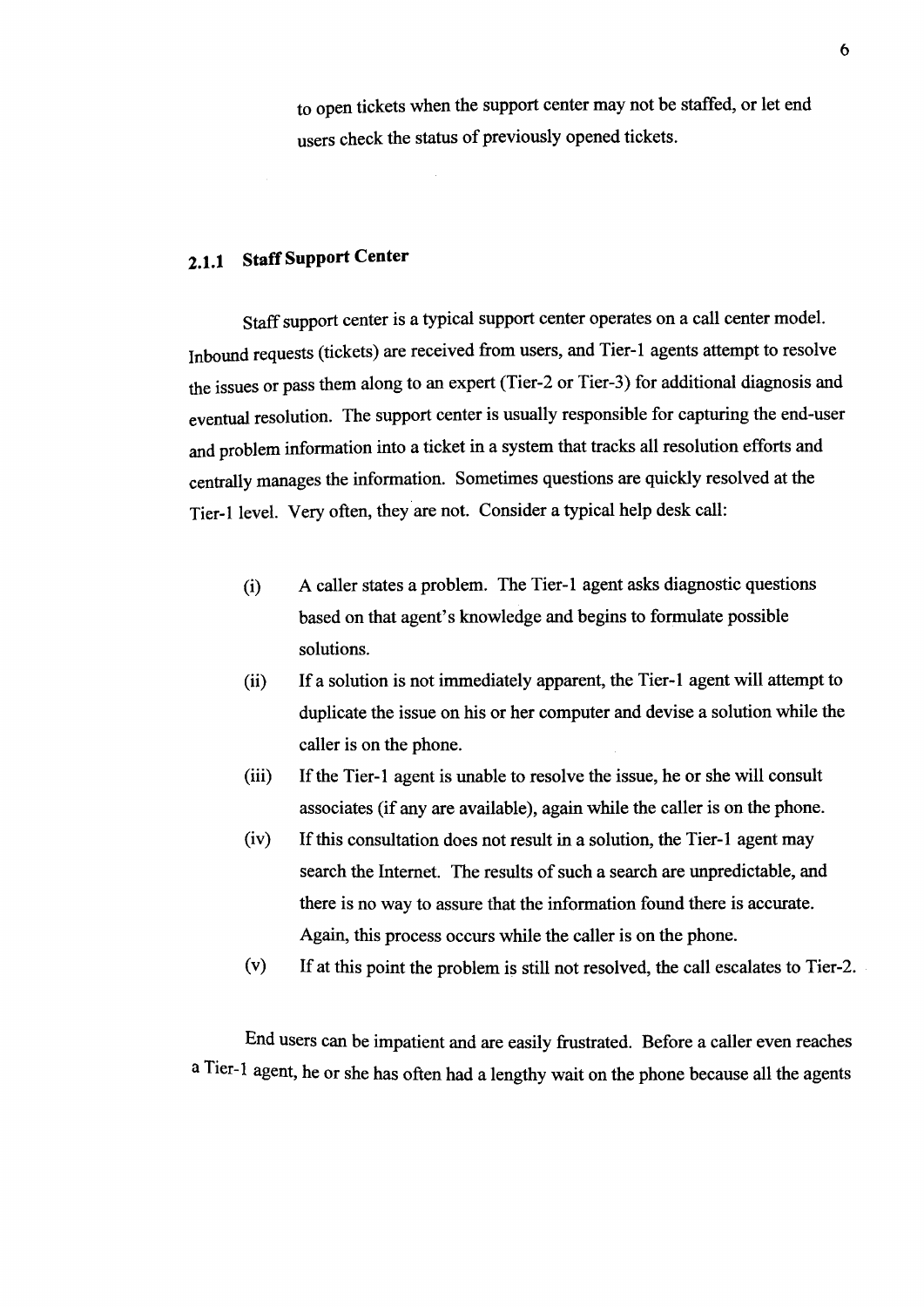are busy going through this process with other callers. In addition, when a support center is underperforming, the challenge compounds with low morale and high turnover, which in turn increases training costs for support center personnel and adds to the overall cost of the support system.

## *2.1.2 Self-Service Portal*

Resolving technical problems by telephone is time-consuming and expensive, especially when calls follow a pattern like the one described above. Many organizations are deploying self-service portals so that end users can resolve problems on their own and can do so with the added advantage of 24x7 (24 hours X 7 days a week) availability. Self-support systems typically work by using one of several models to find answers:

- (i) Questions and answers to navigate to a solution.
- (ii) A decision tree to find information about particular topics.
- (iii) A searchable knowledge base.

The goal of a successful self-service portal is to enable end users to solve their own problems by assisting them in troubleshooting, diagnosis, and resolution through knowledge-enabled systems. Only after failing to resolve their issue is a ticket opened. This step-wise approach assures that simple questions are resolved at the portal level and only problems that truly require a Tier-1 analysts' effort are escalated.

Self-service is an appealing concept, but it can be difficult to effectively implement. If the knowledge base content is not of the highest quality or is difficult to search or navigate, frustrated users will abandon the system and not return. Often, users will work through a troubleshooting matrix without ever finding information specific to their issues, or they will wrack their brains thinking of different ways to pose their q uestions without ever getting the answers they want. Frequently, users will search a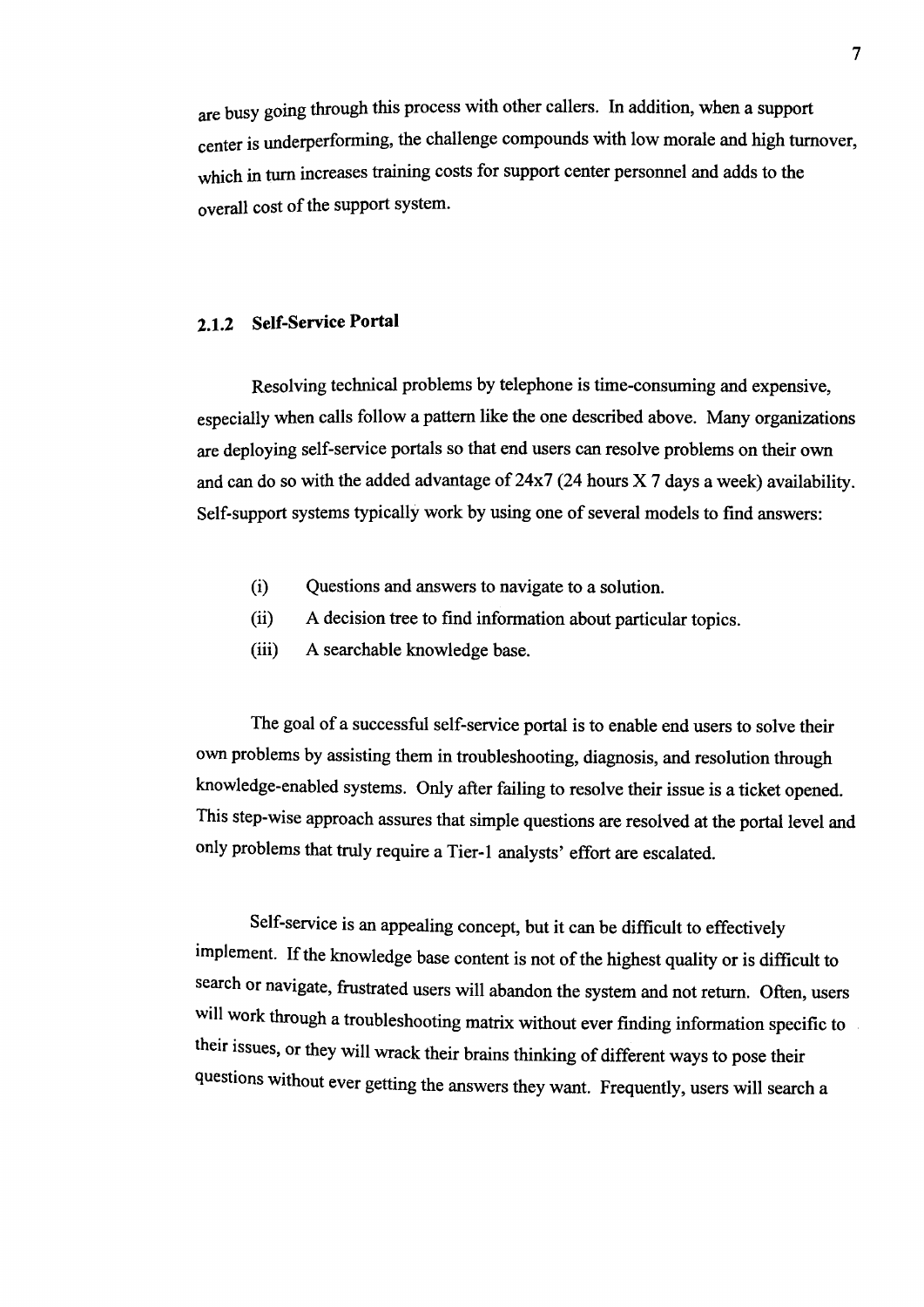knowledge base only to find a great deal of information but nothing that answers their specific problem. In frustration, they may turn to Internet search engines. There again, they are often presented with countless search results, but the solutions they find are often unreliable, untested, or even occasionally malicious. In the end, frustrated end users will call the help desk, which defeats the purpose of implementing a self-service portal.

## **2.2 The Complete Solution - Ardent Helpluz**

According to *Ardent Solution2,* Ardent Helpluz is a powerful incident management tool that allows organizations to develop and deliver services to support their customers across any business size. Ardent Helpluz does not only aid companies to provide their support services worldwide, it also raises their service level. With such catalyst in place, business growth and increase of customers will be inevitable.

## **2.2.1 Core Modules**

This comprehensive suite of customer service helpdesk solution comprises in itself the following four core modules. **Figure 2.1** shows the diagram of the core modules and sub module of Ardent Helpluz.

- (i) Service Request Management
- (ii) Service Level Management
- $(iii)$ Support Resource Management
- (iv) Management Information and Reporting

<sup>&</sup>lt;sup>2</sup> Ardent Solution Sdn. Bhd., company that developed Ardent Helpluz, a Help Desk Management System.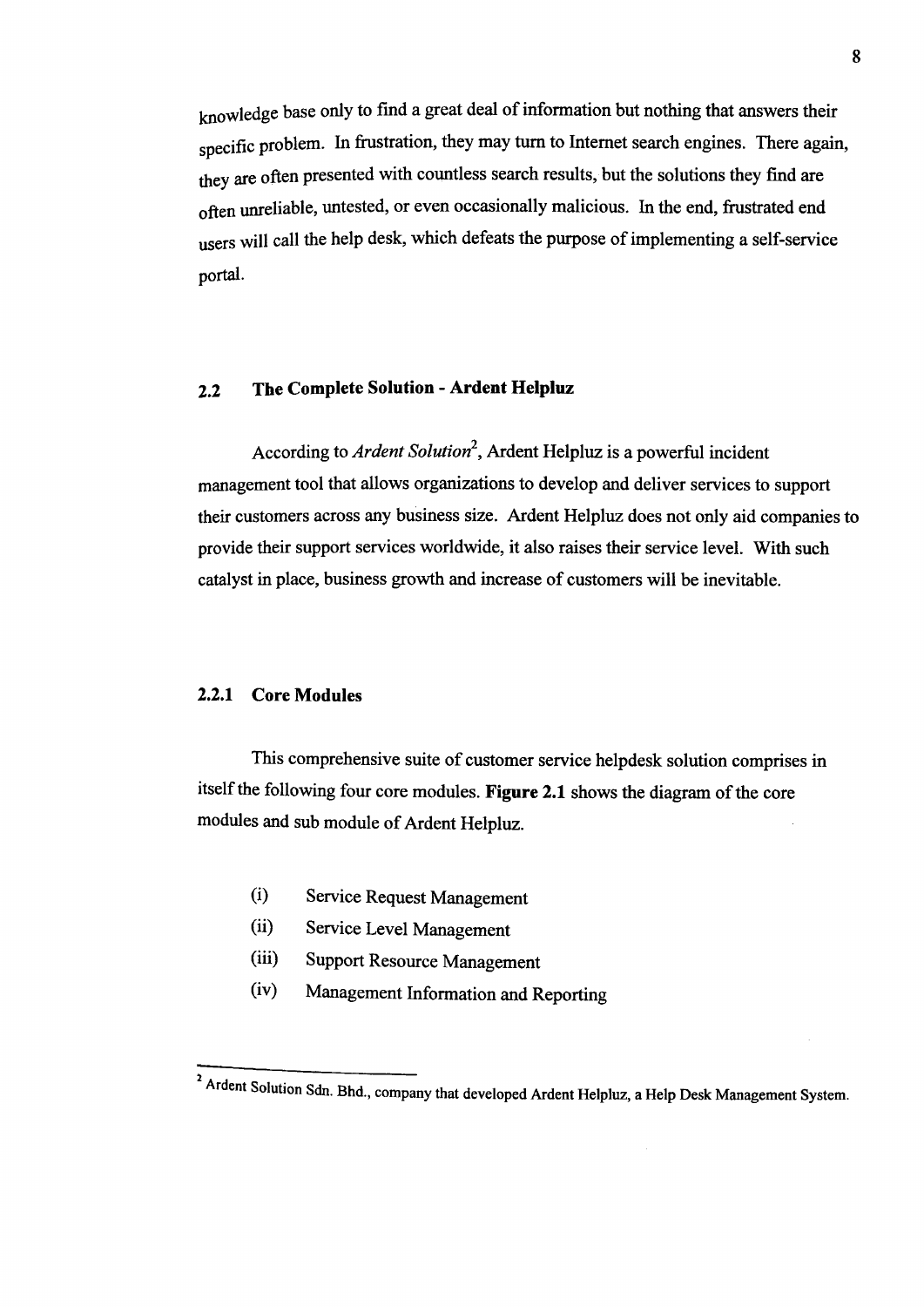

**Figure 2.1:** Core Modules and Sub Module of Ardent Helpluz

## **2.2.1.1 Core Module 1: Service Request Management**

In the first core module - Service Request Management, Ardent Helpluz provides a reliable operational repository to ensure customer and contract information is always the latest. It allows organizations to track maintenance contracts and warranty schedules of the products and services supplied to customers that are all keys towards a successful relationship with clients. Maintaining such customer information at the heart of the support environment will provide fast response to issues. Customer service and support teams will be able to quickly identify problems and rectify them in the shortest time frame possible. Such control is needed to manage customers through critical times and assists change management teams to schedule resources on a structured and prioritized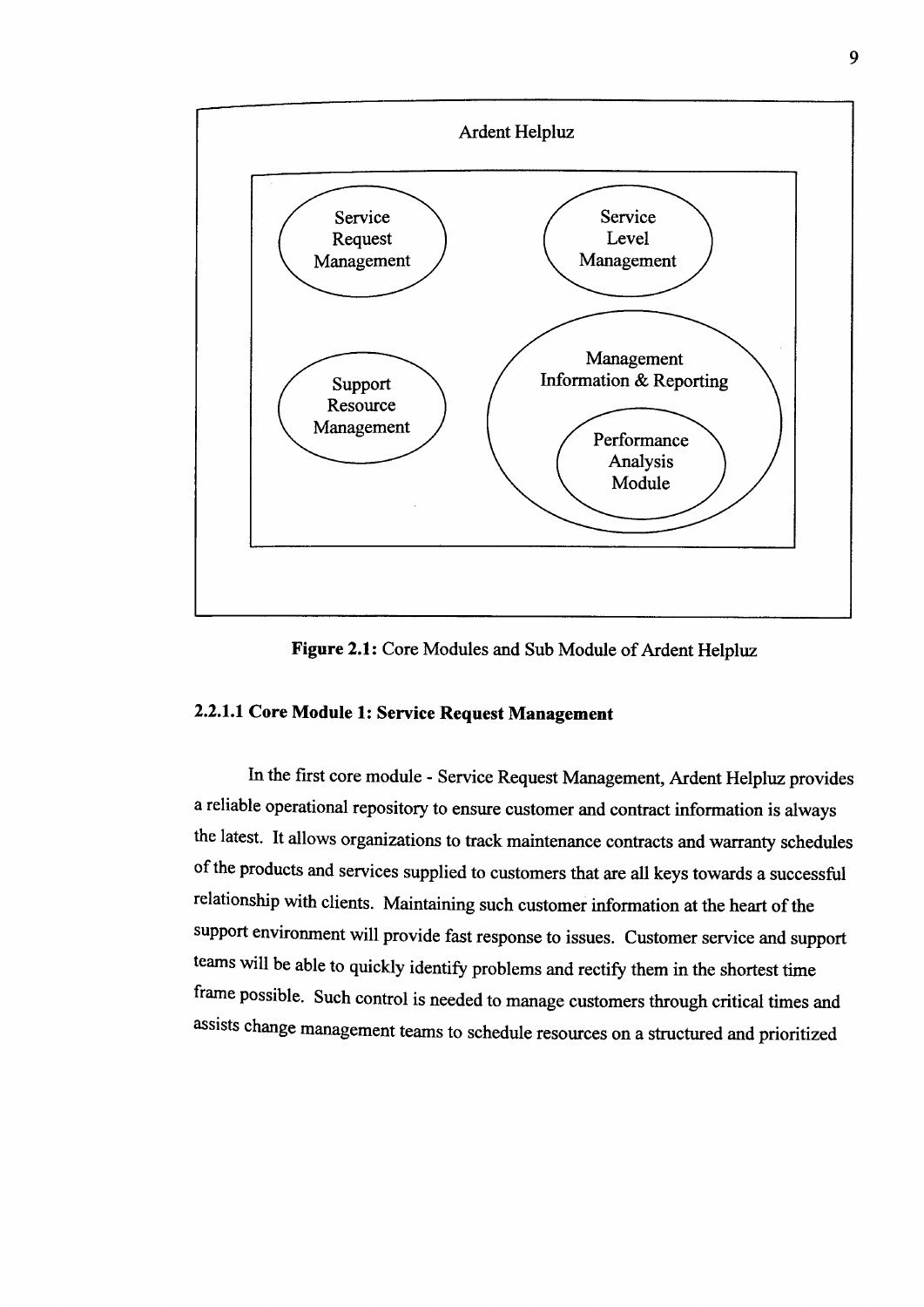basis. Product and service lifecycle will be improved while providing the reporting and metrics for line-of-business decision analysis.

# **2.2.1.2 Core Module 2: Service Level Management**

Next, the second core module - Service Level Management. Ardent Helpluz supports a configurable scheme of Service Level Agreements (SLAs). The SLA model, while tracking a request, generates escalations and displays alerts in compliance with the response and fix deadlines stated within customer support contracts. Ardent Helpluz's SLA mechanism is a comprehensive time measurement module provided as part of the core application to support call assignment and complex escalation rules.

#### **2.2.13 Core Module 3: Support Resource Management**

Then, the third core module - Support Resource Management. With provision of first class support services in mind, it is of the utmost importance to ensure the availability, effectiveness and utilization of resources. Ardent Helpluz provides a realtime view of the current support and service activities with summaries of personnel and group workloads. This allows appropriate utilization and selection of resources when assigning or escalation requests.

## **2.2.1.4 Core Module 4: Management Information and Reporting**

Finally, the last core module - Management Information and Reporting. Ardent Helpluz provides an array of information for customer support and service managers to ensure performance and customer satisfaction. The reporting tool provided in Ardent Helpluz allows users to customize reports according to their needs. Additionally, managers needing real-time information to facilitate resource management and to help define resolution activities on-the-fly will be provided with latest statistical views on the requested data on screen.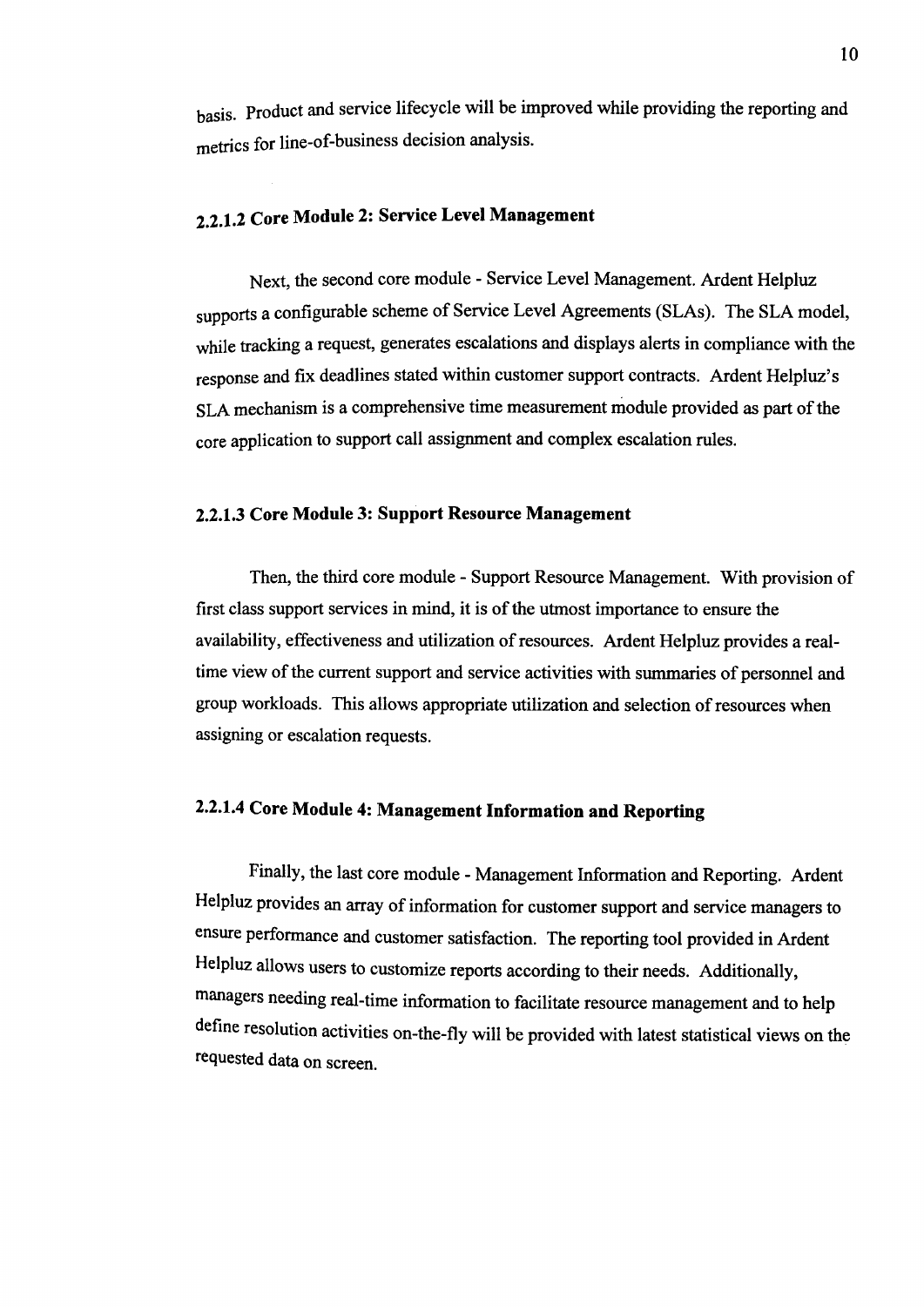The key features of Ardent Helpluz are essential to determine its strength.

(i) Web-based Customer Access

Allow customers to view their own personal online help history of all service requests via the support portal.

- (ii) Customer Request Management Create a new case record for each customer support request. Each new request creates a unique ticket number and all the new requests containing ticket number are linked with the original request.
- (iii) Ticket Escalations Define escalation policies. Ticket will be automatically escalated depending upon various parameters that will be set.
- (iv) Service Level Agreement (SLA) Management Define SLAs for customer groups with features like auto notifications, escalation, routing.
- (v) Knowledge Management Comprehensive Knowledge Management can solve customer queries in matter of minutes.
- (vi) Email or SMS Notification Receive email or SMS confirmations when tasks are created, assigned or completed.
- (vii) Online Contact Repository Store up-to-date contact information pertaining to customers.
- (viii) Reports Highly customizable reporting modules that caters for user's entire reporting needs.
- (ix) History of Activities

Track down history of activities for each request, including status and resolution to each case.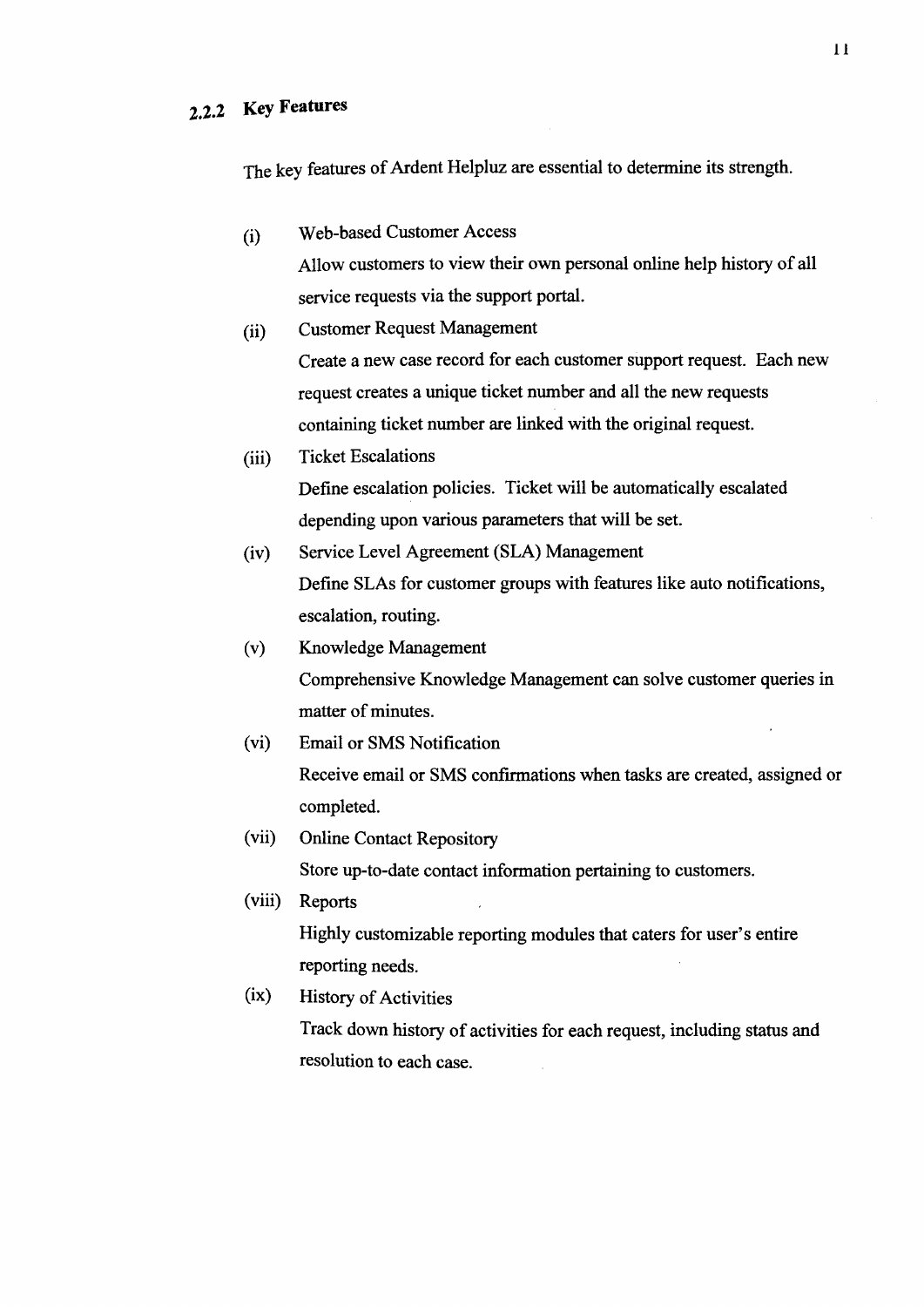(x) Define Customer Permissions Verify the identity of customers and grant the appropriate privileges to entitled users.

# 2.2.3 **Functionality of Performance Analysis Module**

## **2.2.3.1 Engineer Performance Analysis**

- (i) Accurate Engineer Performance Assessment based on call information.
- (ii) Based on the engineer strength analysis employer can identify necessary training and retraining if it is necessary for the engineer.
- (iii) Task assignment efficiency can be improved based on engineer strength.
- (iv) Reward system can be implemented for best performance engineer.

## 2.2.3.2 **Product Quality Analysis**

- (i) Identify Frequent Support Question asked by customer; continue improvement of product can be implemented for quality improvement.
- (ii) Knowledge based can be build based on Frequently Asked Question (FAQ). The FAQ can be distributed as user manual or instruction manual.
- (iii) Mean Time Between Failure (MTBF) report can be generated. Recommendation for preventive maintenance for customer owning the product would be possible.
- (iv) Identify problematic product and provide feedback to production/supplier to improve product quality hence reduce cost of maintenance.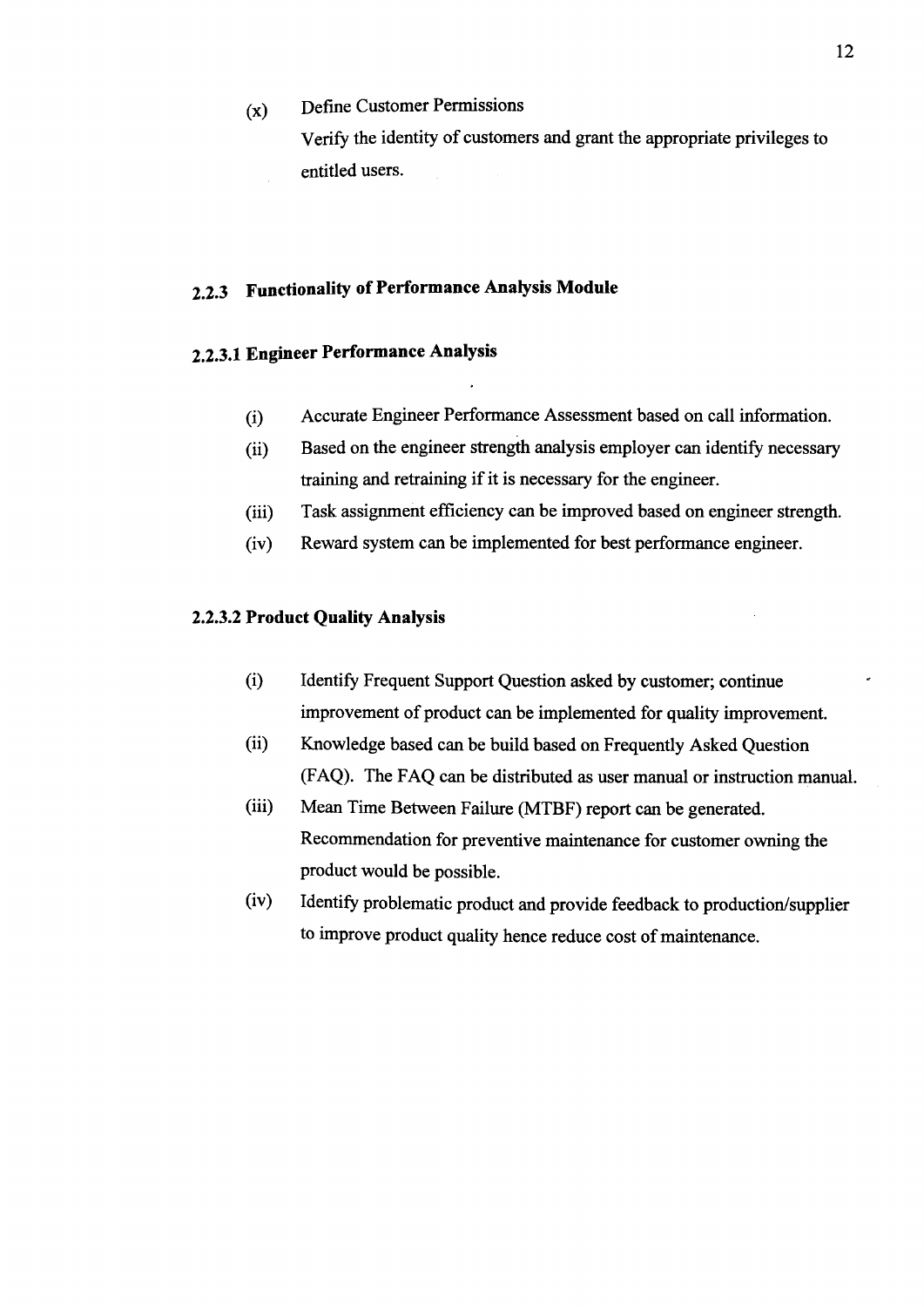- (i) Report can be generated within minutes with minimal manual intervention.
- (ii) Minimized the needs of spending long hours in preparing performance reports.
- The resources can be reassigned to perform other more efficient task such  $(iii)$ as providing better customer services.

## **2.2.3.4 Early Warning System**

- (i) Problem related to product can be identified and rectified.
- (ii) With this information, customer satisfaction can be improved as the reliability of product can be improved.

## **2.2.3.5 Resource Allocation/Relocation**

- (i) Identify branches that require additional resources based on the Help Desk trending analysis.
- (ii) Justification of resources can be done easily based on the needs of branch.
- (iii) Resource acquisition can be done based on the study of the Help Desk trending.

## **2.2.3.6 Root Cause Analysis (RCA)**

- (i) To reduce cost and increase productivity, all Help Desks should utilize root cause analysis (RCA) as an integral part of their continuous improvement strategy and as a best practice.
- (ii) Root cause analysis in a Help Desk environment is like finding the preventive cure, i.e., the fix that prevents the problem from occurring.